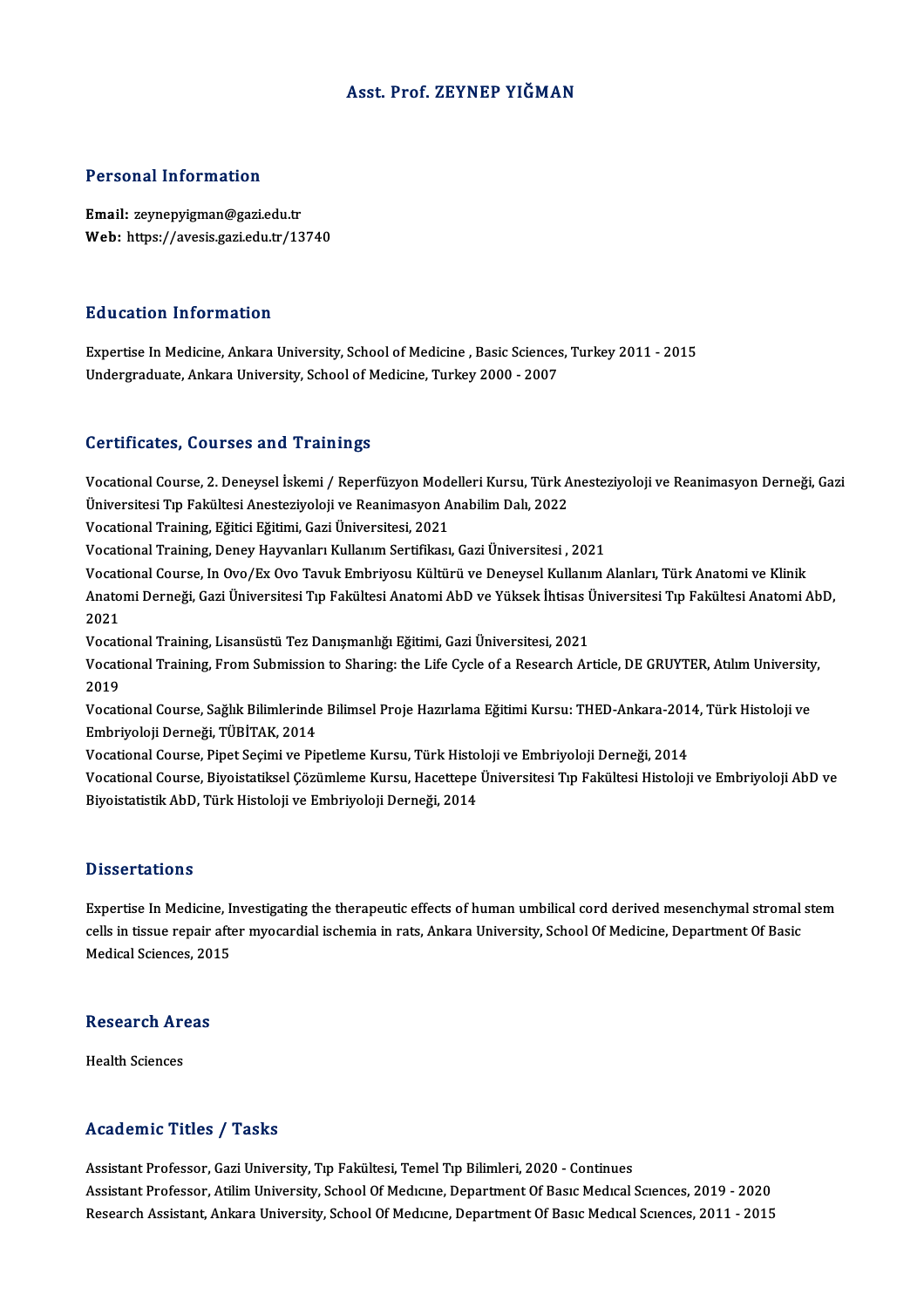### Academic and Administrative Experience

Fakülte Kurulu Üyesi, Atilim University, School Of Medicine, Department Of Basic Medical Sciences, 2019 - 2020

### Courses

MEASURINGPULSEANDARTERIALBLOODPRESSURE,Undergraduate,2021 -2022 THROAT CULTURE, Undergraduate, 2021 - 2022 NazogastrikSondaTakmaBecerisi,Undergraduate,2021 -2022 THROAT CULTURE, Undergraduate, 2021 - 2022<br>Nazogastrik Sonda Takma Becerisi, Undergraduate, 2021 - 2022<br>IM ve SC enjeksiyon yapma becerisi , Undergraduate, 2021 - 2022<br>Urinary System Embryelogy, Undergraduate, 2020, 2021 Nazogastrik Sonda Takma Becerisi, Undergraduate, 2021 -<br>IM ve SC enjeksiyon yapma becerisi , Undergraduate, 2021<br>Urinary System Embryology, Undergraduate, 2020 - 2021<br>Pituitary and Pineal Clands, Undergraduate, 2020 - 2021 IM ve SC enjeksiyon yapma becerisi , Undergraduate, 202<br>Urinary System Embryology, Undergraduate, 2020 - 2021<br>Pituitary and Pineal Glands, Undergraduate, 2020 - 2021<br>Urinary System Histology, Undergraduate, 2020 - 2021 Urinary System Embryology, Undergraduate, 2020 - 2021<br>Pituitary and Pineal Glands, Undergraduate, 2020 - 2021<br>Urinary System Histology, Undergraduate, 2020 - 2021 Pituitary and Pineal Glands, Undergraduate, 2020<br>Urinary System Histology, Undergraduate, 2020<br>Alimantary canal, Undergraduate, 2020 - 2021<br>Misrossony times and use of area, Undergradua Microscopy types and use of area, Undergraduate, 2020 - 2021<br>Spleen and Thymus, Undergraduate, 2020 - 2021 Alimantary canal, Undergraduate, 2020 - 2021<br>Microscopy types and use of area, Undergraduate<br>Spleen and Thymus, Undergraduate, 2020 - 2021<br>Orel cavity, essenhagus and essegiated structures Microscopy types and use of area, Undergraduate, 2020 - 2021<br>Spleen and Thymus, Undergraduate, 2020 - 2021<br>Oral cavity, oesophagus and associated structures, Undergraduate, 2020 - 2021<br>Histophomical tochniques, Undergradua Spleen and Thymus, Undergraduate, 2020 - 2021<br>Oral cavity, oesophagus and associated structures, Under<br>Histochemical techniques, Undergraduate, 2020 - 2021<br>Musele, Undergraduate, 2020, 2021 Oral cavity, oesophagus and associate<br>Histochemical techniques, Undergraduate, 2020<br>Muscle , Undergraduate, 2020 - 2021<br>Artiqulation, Undergraduate, 2020 - 20 Histochemical techniques, Undergraduate,<br>Muscle , Undergraduate, 2020 - 2021<br>Articulation, Undergraduate, 2020 - 2021<br>Cartilage, Undergraduate, 2020 - 2021 Muscle , Undergraduate, 2020 - 2021<br>Articulation, Undergraduate, 2020 - 202<br>Cartilage , Undergraduate, 2020 - 2021<br>Nawous System Embruelogy, Undergre Cartilage, Undergraduate, 2020 - 2021<br>Nervous System Embryology, Undergraduate, 2020 - 2021 Integument,Undergraduate,2020 -2021 Nervous System Embryology, Undergraduate<br>Integument, Undergraduate, 2020 - 2021<br>Nervous tissue, Undergraduate, 2020 - 2021<br>Pene, Undergraduate, 2020, 2021 Integument, Undergraduate, 2020 - 2<br>Nervous tissue, Undergraduate, 202<br>Bone , Undergraduate, 2020 - 2021<br>Ossifisation and bone formation. Un Nervous tissue, Undergraduate, 2020 - 2021<br>Bone , Undergraduate, 2020 - 2021<br>Ossification and bone formation, Undergraduate, 2020 - 2021<br>Clands enithelium, Undergraduate, 2020, 2021 Bone , Undergraduate, 2020 - 2021<br>Ossification and bone formation, Undergraduate,<br>Glands epithelium , Undergraduate, 2020 - 2021<br>Connective tissue, Undergraduate, 2020 - 2021 Ossification and bone formation, Undergraduate<br>Glands epithelium , Undergraduate, 2020 - 2021<br>Connective tissue , Undergraduate, 2020 - 2021<br>Histology and Embruelogy of Thyroid and Paratl Glands epithelium , Undergraduate, 2020 - 2021<br>Connective tissue , Undergraduate, 2020 - 2021<br>Histology and Embryology of Thyroid and Parathyroid Glands, Undergraduate, 2020 - 2021

### **Jury Memberships**

**Jury Memberships<br>Doctorate, Doctorate, Gazi Üniversitesi, October, 2021<br>Doctorate, Doctorate, Cari Üniversitesi, Marsh, 2021** Jury Trembertampe<br>Doctorate, Doctorate, Gazi Üniversitesi, October, 2021<br>Doctorate, Doctorate, Gazi Üniversitesi, March, 2021<br>Evnastias In Madisina, Evnastias In Madisina, Cazi Ün Doctorate, Doctorate, Gazi Üniversitesi, October, 2021<br>Doctorate, Doctorate, Gazi Üniversitesi, March, 2021<br>Expertise In Medicine, Expertise In Medicine, Gazi Üniversitesi, November, 2020<br>Doctoral Examination, Doctoral Exa Doctorate, Doctorate, Gazi Üniversitesi, March, 2021<br>Expertise In Medicine, Expertise In Medicine, Gazi Üniversitesi, November, 2020<br>Doctoral Examination, Doctoral Examination, Gazi Üniversitesi, September, 2020 Doctoral Examination, Doctoral Examination, Gazi Üniversitesi, September, 2020<br>Citations

Total Citations (WOS):19 h-index (WOS):3

### Non Academic Experience

Non Academic Experience<br>Public Hospital, Republic of Turkey Ministry of Health Ankara Provincial Health Directorate , Health Sciences University<br>Ankara Dr. Sami Ulus Meternity and Children's Health and DiseasesTraining and Ankara Ancuremine Enperionce<br>Ankara Dr. Sami Ulus Maternity and Children's Health Ankara Provincial Health Directorate , Health<br>Ankara Dr. Sami Ulus Maternity and Children's Health and DiseasesTraining and Research Hospita Public Hospital, Republic of Turkey Ministry of Health Ankara Provincial Health Directorate , Health Sciences University<br>Ankara Dr. Sami Ulus Maternity and Children's Health and DiseasesTraining and Research Hospital<br>Publi Ankara Dr. Sami Ulus Maternity and Children's F<br>Public Hospital, Republic of Turkey Ministry of H<br>Trabzon Kanuni Training and Research Hospital